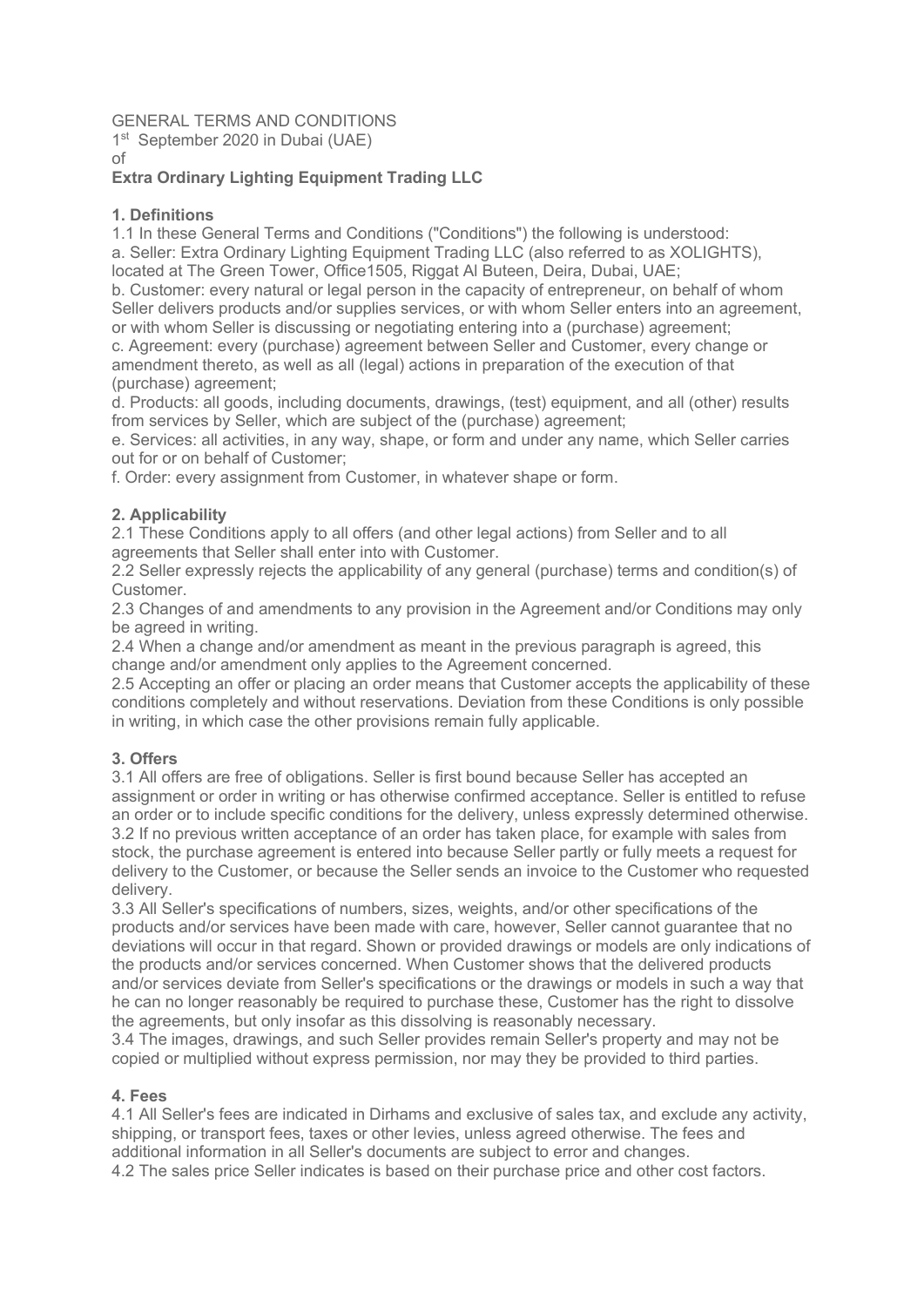When one of these price components is increased after confirmation of the order but before delivery of the products, Seller has the right to pass the increase on to Customer.

4.3 Notwithstanding the general applicability of the previous paragraph, it especially applies to a change of import or export rights or other rights or levies occurring after sending of the order confirmation and to changes of the exchange rate of the dirhams compared with the foreign currency which Seller used to purchase the products.

4.4 Customer indemnifies Seller against all costs and damages for Seller resulting from the fact: a. that Customer is not properly registered for turnover tax or a similar tax in the UAE.

b. that Customer supplies incorrect or late information to Seller and/or authorities in terms of turnover tax or a similar tax in the UAE.

### **5. Payment conditions**

5.1 Seller enters into every Agreement with the suspensory conditions, that the Customer is sufficiently credit worthy on the basis of the information to be gained by Seller.

5.2 Seller is entitled to suspend the compliance with the obligations during the execution of the Agreement, until Customer has provided certainty for the compliance of all their obligations from the Agreement upon Seller's request and to their satisfaction.

5.3 Unless agreed otherwise in writing, the payment is required to take place in advance before delivery per bank, taking in consideration Seller's applicable payment conditions, as stated in the quote. The payment period is 14 days. Seller is entitled to require an advance that represents at least 50% of the complete payment obligation.

5.4 Customer is not entitled to settlement of an invoice from their side with an invoice from Seller, unless they are permitted to do so based on a judgment or arbitration award with the force of res judicata. Seller does not accept general (purchase) conditions of the Customer.

5.5 Seller is entitled to suspend their compliance with their obligations for as long as the Customer has not paid the outstanding purchase fee, insofar as due.

5.6 Customer is not entitled to suspend their obligations, unless Customer submits the dispute to a competent court in the UAE within 30 days after the obligations concerned becomes claimable. 5.7 Without further notice of default, Customer owes interest equal to the applicable legal interest in the UAE on all outstanding amounts that have not been paid at the latest on the final day of the payment period from that day. Upon the ending of a month, the amount on which interest in calculated is each time increased with the interest owed for that month.

5.8 If Customer has still not paid the outstanding amount and interest after the expiration of an additional payment period set by letter, Customer is obliged to reimburse Seller all extra-legal and legal costs, including reasonable costs for legal assistance in or outside a procedure. The extra-legal invoice costs consists of at least 15% of the amount to be paid, with a minimum amount of AED 500 and are for Customer's account. If Seller shows to have incurred higher costs, which were reasonably necessary, these are also eligible for this reimbursement. 5.9 If Seller, based on goodwill or otherwise, awards Customer postponement for the carrying out of any activity, the new period is always a deadline.

# **6. Delivery period**

6.1 The delivery period for products and/or periods for carrying out of services provided by Seller is based on Seller's circumstances at the time of entering into the agreement and, insofar as dependent on performance by third parties, based on the information these third parties provide Seller. Seller will observe the delivery period and/or performance period as much as possible, but the periods Seller provides are only indications. Seller is entitled to not deliver products that are no longer in stock or unavailable.

6.2 Given periods start on the date of the written order confirmation or other order confirmation by Seller. If Seller requires information or instruments for the execution of the Agreement which Customer needs to provide, the periods start on the day that Seller is in possession of all necessary information or instruments, but not earlier than on the day of the order confirmation. 6.3 When any period is exceeded, Customer is not entitled to payment (of damages) for this. In that case, Customer is also not entitled to dissolution or termination of the Agreement, unless the exceeding of the period is such that the Customer can no longer be reasonably expected to leave the (relevant section of the) agreement effective. Customer is then entitled—after notice of default including a reasonable performance period—to dissolve the Agreement by registered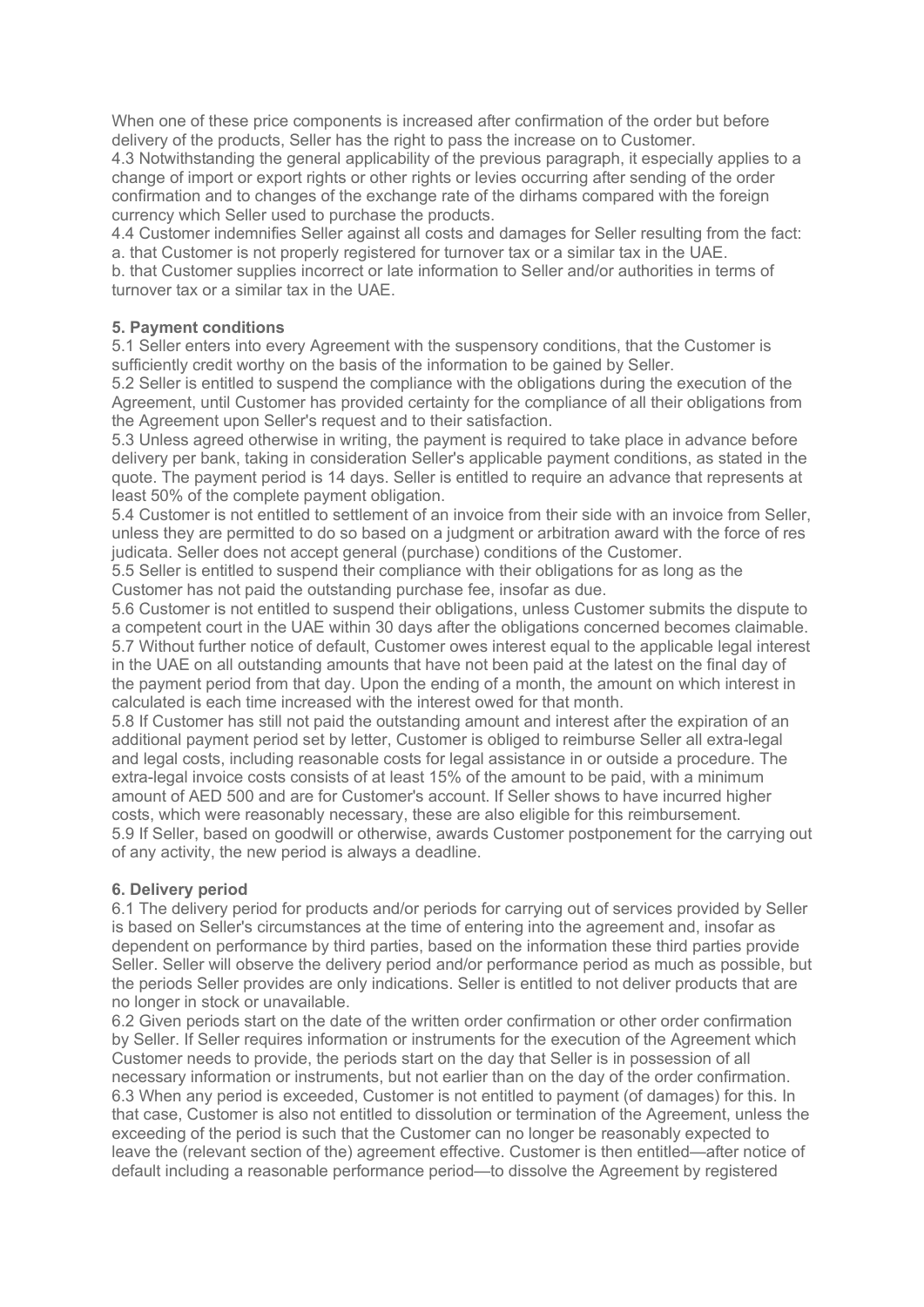letter, but only insofar as this is absolutely necessary.

6.4 Seller is at all times entitled to partial delivery of the products.

### **7. Delivery and risk**

7.1 All products, including those sold carriage paid, travel at Customer's risk. Agreements, entered into with third parties, do not change this and are considered to be accepted in the interest and on behalf of Customer.

7.2 Seller is entitled to store or have stored the products which are ready but cannot be transported to their destination due to a cause independent of their will at Customer's account and risk and to desire payment as if delivery had taken place.

7.3 The choice of the mode of transport is also for Seller, also with non-carriage paid deliveries, with which Customer has not been provided regulations for shipping. Obstructions or temporary impediments of the chosen mode of transport do not create the obligation to choose another. The Seller is not liable if the chosen mode of transport fails, due to any cause whatsoever.

7.4 The seller reserves the right to affect the inward clearance of goods manufactured abroad with the exclusion of the Customer.

7.5 The products are transported uninsured unless Customer requests Seller to insure the products during transport on their account.

7.6 Unless agreed otherwise, the import and export rights, stamp duty, station costs, and clearance charges, taxes, etcetera are for Customer's account.

7.7 If the Customer does not or not in a timely fashion take delivery of the products for a legally invalid reason, they will be in default without notice of default. In that case Seller is entitled to store the products on Customer's account and risk or sell these to a third party. Customer will still owe the purchase price, increased with interest and costs by means of damages, however, where appropriate, decreased with the net revenue from the sale to that third party.

7.8 Unless agreed otherwise, delivery takes place at business location, Extra Ordinary Lighting Equipment Trading LLC in The UAE.

### **8. Force majeure**

8.1 If Seller is unable to meet their obligations to Customer due to a non-imputable failure ("force majeure), the obligations are suspended for the duration of the force majeure situation. 8.2 If the force majeure situation has lasted longer than three months, both parties are entitled to fully or partly dissolve the agreement in writing.

8.3 Force majeure of Seller includes every situation independent of Seller's will that prevents, delays, or makes it uneconomical to comply with their obligations towards Customer or because of which compliance with these obligations cannot be reasonably expected of Seller.

8.4 Force majeure also includes all circumstance, which reasonably must be considered to hinder (timely) delivery of the sold goods, such as a supplier not or not in a timely fashion delivering to the Seller, as well as if the Seller does not or not in a timely fashion receive the products their supplier sold them, in which situations Seller has the choice to postpone delivery or dissolve the purchase agreement.

8.5 Parties will inform each other about a (possible) force majeure situation as soon as possible.

# **9. Retention of title**

9.1 The ownership of the product transfers to Customer, notwithstanding the factual delivery, only after they have settled all that which—in accordance with the agreement—is or will be owed to be or have been delivered to Seller, including the purchase price, any surcharges owed pursuant to these Conditions or the Agreement, interest, taxes, and costs, as well as any activities carried out or to be carried out pursuant to the Agreement.

9.2 Any amount received from Customer will in the first place be used to satisfy those claims that Seller may have on Customer with respect to those Seller has not claimed ownership of in paragraph 1.

After this, each amount received from Customer will first be used to pay all possibly outstanding interests and costs as referred to in Article 5.8.

9.3 Customer is not entitled to rent the products to third parties or supply them, transfer them to third parties, or in any other way encumber them on behalf of third parties before the ownership of the product is transferred to Customer.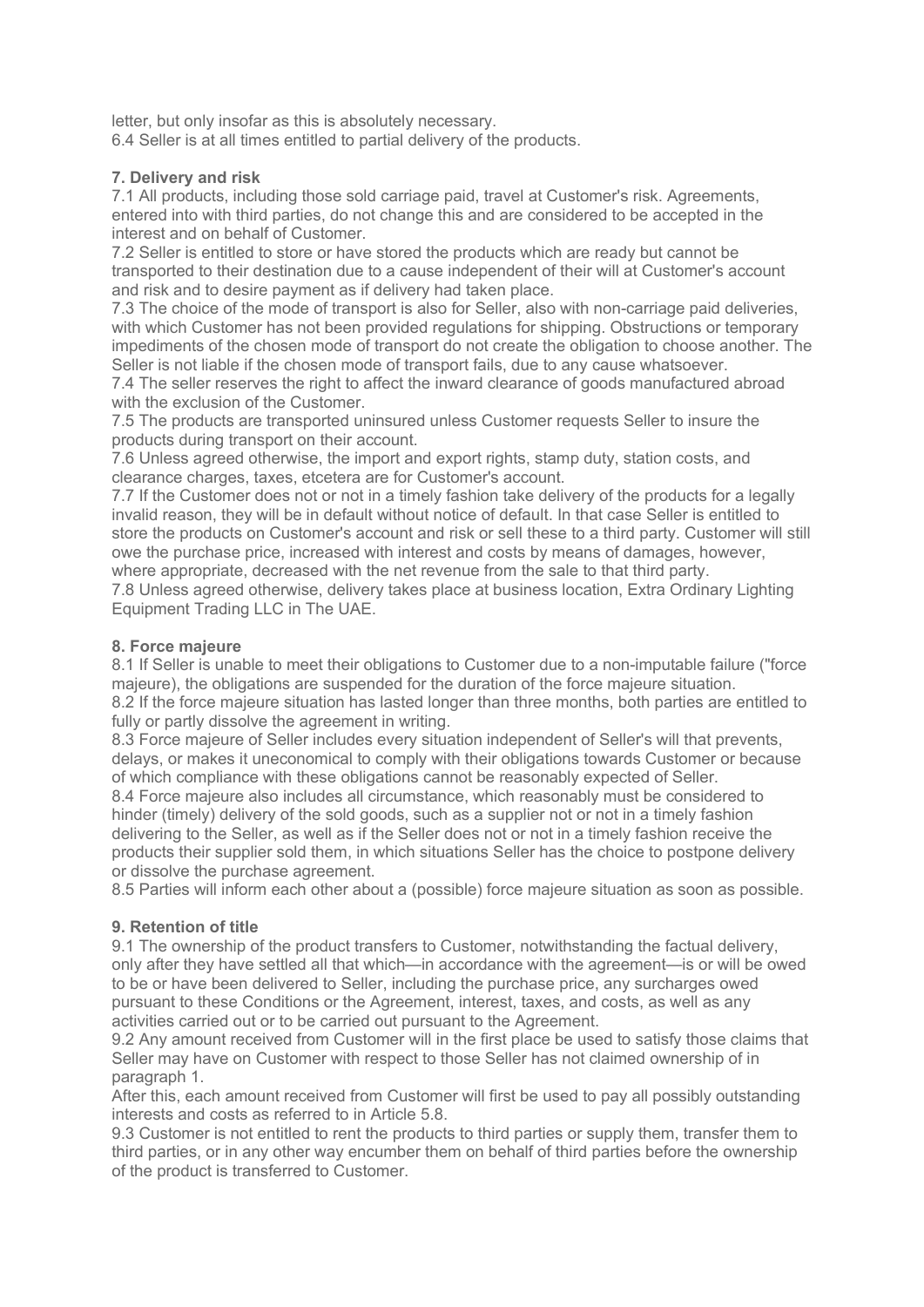Customer is only entitled to sell or deliver the products of which Seller is owner to third parties insofar as this is necessary in Customer's ordinary course of business.

9.4 Customer is obliged to store the products delivered with the retention of title carefully and as recognisable property of Seller and secure these against risks such as fire, explosion, damage, and theft. Customer shall cede all rights on the insurers involved with respect to this to Seller upon Seller's first request.

9.5 If and for as long as Seller is owner of the products, Customer shall immediately inform Seller in writing when any part of the products is lost or damaged, or the products are confiscated and/or a claim is otherwise made on (any part of) the products. Customer shall also inform Seller upon Seller's first request on the whereabouts of the products of which Seller is owner. 9.6 The Customer shall immediately express Seller's (property) rights to the seizing bailiff, administrator, or curator in case of confiscation, (temporary) suspension of payment, or bankruptcy.

# **10. Intellectual property**

10.1 Seller declares that, insofar as they are aware, the products do not infringe the intellectual property rights of third parties that apply in the UAE. However, Seller cannot indemnify Customer for possible infringement of intellectual property rights of third parties.

10.2 Customer guarantees not to infringe (or allow or make it possible for third parties to infringe) intellectual property rights of Seller, or their suppliers, with regards to their products, for example by copying, editing, or remaking products.

### **11. Inspection and claims/complaints**

11.1 Immediately upon arrival at the place of destination or, if this should occur earlier, upon taking delivery or having a third party take delivery on their behalf, Customer is obliged to carefully inspect the products or have them inspected. Seller must be informed of any claims about defects of the products that are due to material or production errors, as well as differences in number, weight, composition, or quality between the delivered products and the description previously given on the order confirmation and/or invoice in writing within eight days after arrival of the products. Seller must be informed in writing immediately after detection and at the latest within 30 days after receipt of the products, of defects which could not reasonably have been detected within the above period.

11.2 Customer is required to immediately stop the use, modification, processing, or installation of a product after discovery of any defect.

11.3 Customer shall offer all assistance Seller desires for investigation of the claims, including by providing Seller the opportunity to inspect (or have inspected) the circumstances of use, modification, processing, and/or installation.

11.4 Customer is not entitled to claims with respect to products of which Seller cannot inspect the claim.

11.5 Customer is not free to return the products before Seller has agreed to this in writing. Costs of return are to be borne by Customer and the products remain at their risk.

11.6 Customer cannot make claims effective against Seller with regards to claims about product defects for as long as Customer has any outstanding obligation towards Seller which is not directly opposite. In this regard explicitly should be mentioned that Seller will not be bound to meet any claims, guarantees and warranty's if the Customer has any outstanding obligations, like payments, towards the Seller.

11.7 Claims regarding delivered products cannot influence the rights and obligations of parties with regard to previously delivered products or to be delivered products, not even if those products are or will be delivered by executing the same Agreement.

11.8 Seller will not consider claims on delivered used products, unless agreed otherwise in writing, and Seller is not liable for these in any respect.

11.9 If Customer makes a claim with regards to defects of a product timely, correctly, and rightfully, Seller's liability resulting from that is limited to the obligations described in Article 13.1, in accordance with the nature of the claim and with consideration of the other provisions of Article 13 (warranty).

11.10 Under no circumstances and at no time before or after definitive delivery can Customer claim damages or dissolution of the Agreement with Seller if the acquired products cannot be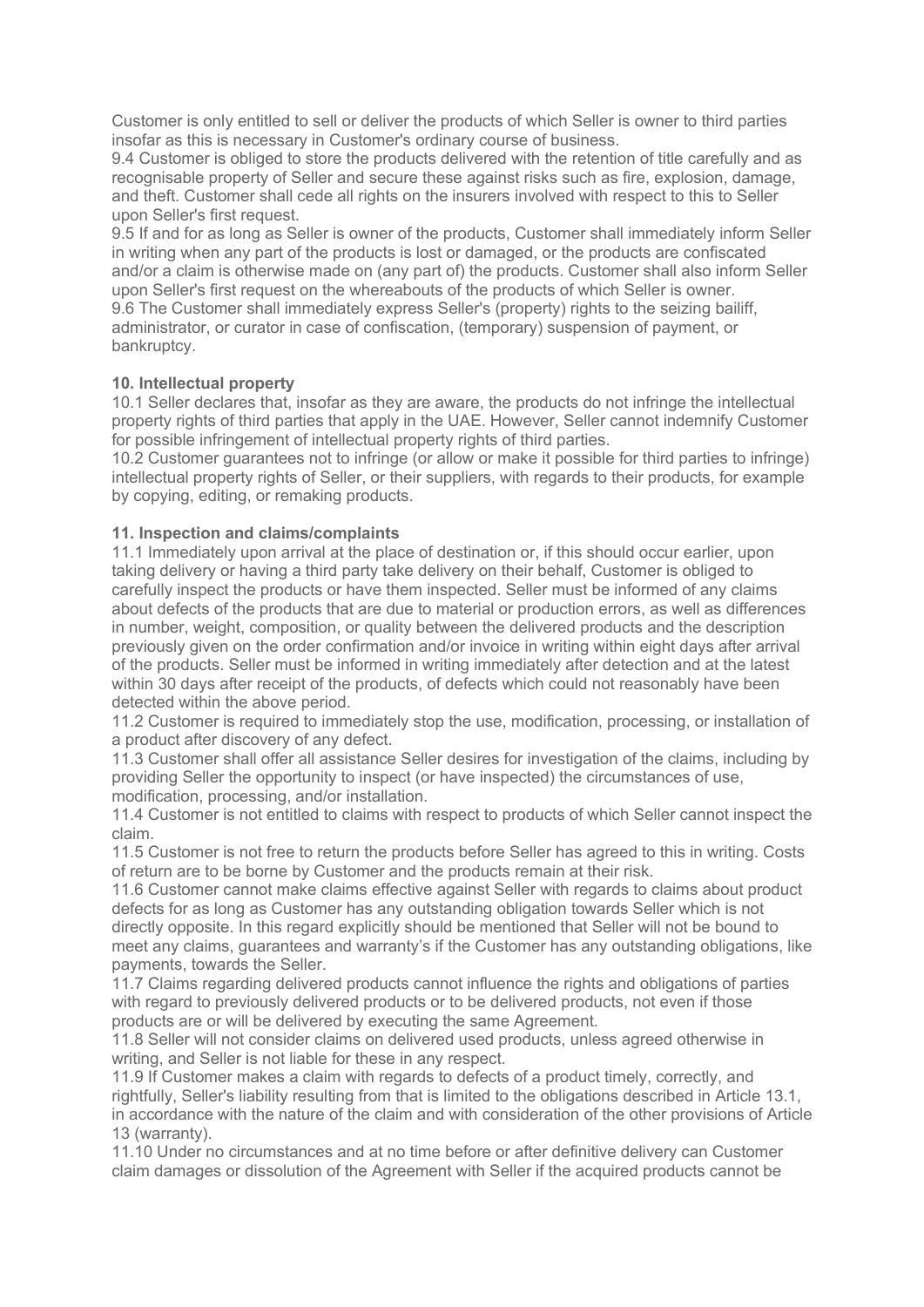used for certain specific purposes which Seller has shown, named, or indicated. Seller is also in no way liable for any offences and the financial and legal consequences thereof resulting from (un)lawful use or the application of the products, materials, or services Seller has sold to Customer.

### **12. Mounting, installation, and activation**

12.1 The purchase fees do not include installation and activation and after-sales service costs, unless agreed otherwise.

12.2 If Seller has obliged themselves to install and activate the sold products, they only accept liability regarding the working of those products if:

a. installation and activation takes place according to their instructions, in which Seller is entitled to charge a technician with the execution of the activities. Travel costs and costs for accommodation, food, and such for the technician are for Customer's account.

b. The circumstances (in the broadest sense of the word) at the place where the installation and activation is to take place must not have a hindering effect and foundations, walls, partitions, and such on which and/or to which the products are to be set up or attached have been installed, implemented, and/or repaired correctly before the work commences.

Carrying out all ancillary activities, such as for example (but not limited to) the offering of the products to be processed or organising of the construction (location) are for Customer's account. Furthermore, Customer shall provide the necessary assistance in the form of manpower and auxiliary materials at their expense.

12.3 If the technician, due to circumstances independent of Seller's will, cannot regularly continue the installation and activation, the resulting costs are borne by Customer.

12.4 Customer will pay additional work based on the fees of Extra Ordinary Lighting Equipment Trading LLC that apply at that time. There is in any case additional work if the information provided by Customer does not correspond to the actual situation of if the actual information differs from the quotes or order confirmation. Customer is responsible for the drawings and calculations made by them or on their behalf and for the suitability of the materials they prescribe.

12.6 Customer is obliged to take all required or necessary safety measures with regards to the employees of Extra Ordinary Lighting Equipment Trading LLC. Customer is liable for all damage resulting from loss, theft, or damage of tools, materials, and other goods of (employees of) Extra Ordinary Lighting Equipment Trading LLC which are present at the place the activities are carried out.

12.7 Article 13 is similarly applicable.

# **13. Warranty and Guarantee**

13.1 If a claim is made timely, correctly, and in accordance with the provisions of Article 11 and it is shown to be satisfactory to Seller's reasonable opinion that the products do not function properly, Seller shall have the choice to deliver the products that have been proven to be defective again free of charge against the return of the products that have been proven defective, or to repair the products that have been proven to be defective, or provide Customer a mutually agreed discount on the purchase price, unless expressly agreed otherwise by Seller and Customer in a written agreement.

By completing one of the above mentioned performances, Seller shall be deemed to have fully met the obligations of the guarantee and cannot be held to any further claim (for damages). 13.2 The Warranty period is standard two years, unless expressly agreed otherwise by Sller and Customer in a written agreement.

13.3 The warranty period will always be effective from delivery of the products and or services from Seller to Customer.

13.4 If Seller delivers products to Customer which Seller has procured from suppliers, Seller is never held to further guarantee or liability with towards Customer than that which Seller can claim from their supplier. In case of sale of products that are sold under factory guarantee or replacement parts guarantee, then there is only guarantee for any defective components or parts Seller has delivered to Customer or components or parts which have a failure. Any necessary (de-)installation, adjustment, and setup costs of parts of the sold good and ancillary costs of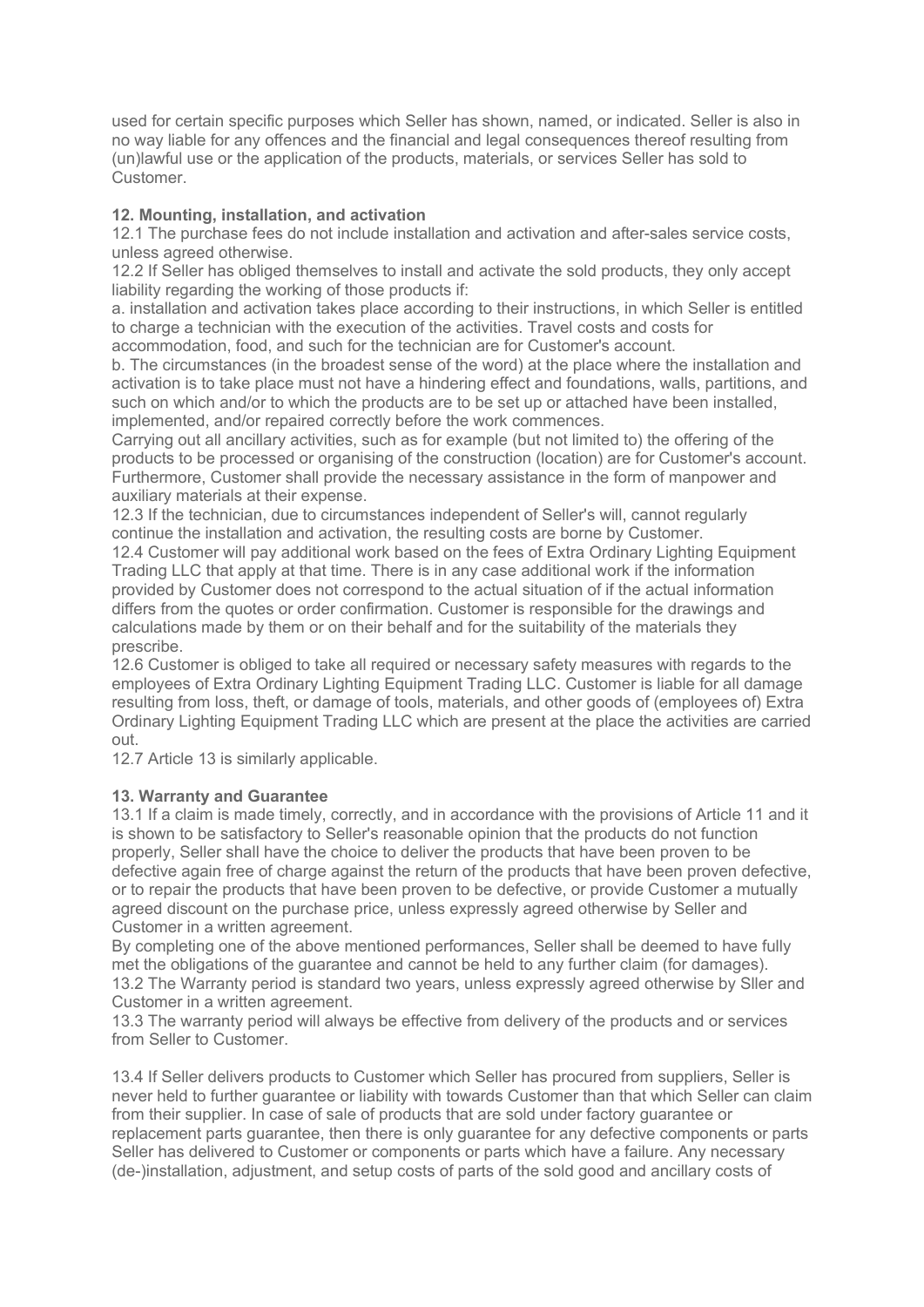services or necessary materials are completely for Customer's account. Any record keeping, transport, and delivery costs, and all ancillary costs for factory guarantee or replacement part guarantee to be stipulated at Seller's supplier are also completely and without reservation for Customer's account. All transport costs of Customer to Seller are at all times for Customer's account. Guarantee is excluded on batteries, power units, and wear parts. There is only guarantee on the products sold by Seller if this is unequivocally and clearly indicated on the orders, assignments, or invoices. Guarantee is excluded on wear parts with as only exception factory errors. Wear parts include: products or parts of products which experience quality reduction (damage, clogging, deterioration) by use.

13.5 Seller expressly does not guarantee recommendations or advice regarding installation or use of products, Seller also does not guarantee such advice or instructions from Customer to their buyers.

13.6 The products remain completely for Customer's risk in the case that Seller carries out repair activities to the products, unless the repair is the result of an inadequate performance of Seller and Customer cannot reasonably be expected to insure the products for the risk stated above. 13.7 If Customer carries out or has others carry out any repairs or changes without prior permission from Seller, Seller will not be bound to meet their guarantee obligations. This also applies if Customer or affiliated parties have used the goods incorrectly, which includes all use of the good that is not reasonable or its purpose according to the user manual. In this regard explicitly should be mentioned that if Power generators are used to power up the products and/or the products have not been installed according to the installation and user manuals, seller will not be bound to meet their guarantee obligations.

#### **14. Liability and indemnification**

14.1 Seller is never liable for any indirect damage of Customer or third parties, including consequential damage (lost profits, stagnation damage, etc.), immaterial damage, business damage, or environment damage.

14.2 Seller's liability to Customer is on any account whatsoever limited to the purchase price concerned (excluding VAT) per situation (in which a related set of events counts as a single situation). If no purchase price can be indicated, Seller's liability is limited to the amount they receive from their corporate liability insurance.

14.3 Excepting gross negligence or deliberate intent of Seller or their highest managing staff, Customer indemnifies Seller against any claims from third parties, on any account whatsoever, regarding payment of damages, costs, or interests associated with the products or resulting from the use of the products, unless Customer cannot reasonably be given any blame with regards to the damage.

14.4 The liability limitations in the previous paragraphs are not applied insofar as the damage concerned is caused by deliberate intent or gross negligence of Seller or their highest managing staff or insofar as Seller's liability results from the compulsory applicable product liability law. 14.5 If Customer is provided indications, prescriptions, and/or user manuals regarding the use and purposes of the products upon delivery of the products by Seller, Customer is required to follow these. Seller may, in absence of written notification from Customer to the contrary, assume that Customer and their staff or the persons who seller directly or indirectly allows to work or stay, this in the broadest sense of the word, with the product are sufficiently proficient in the language in which these indications and prescriptions are provided in order to understand them and act accordingly, if that language is Arabic or English. Seller is willing to provide Customer those indications and prescriptions in other languages insofar as possible, upon written notification. Customer is required to pay the costs for this.

#### **15. Suspension and Dissolution**

15.1 In case of (temporary) suspension of payment, bankruptcy, suspension, or liquidation of Customer's business, all agreements with Customer will be legally dissolved, unless Seller informs Customer they desire compliance with (a part of) the agreement(s) concerned within a reasonable period (when applicable in response to the desires of the administrator or curator), in which case Seller, without notice of default, in entitled to:

a. suspend the execution of the agreement(s) concerned until payment has been sufficiently ensured; and/or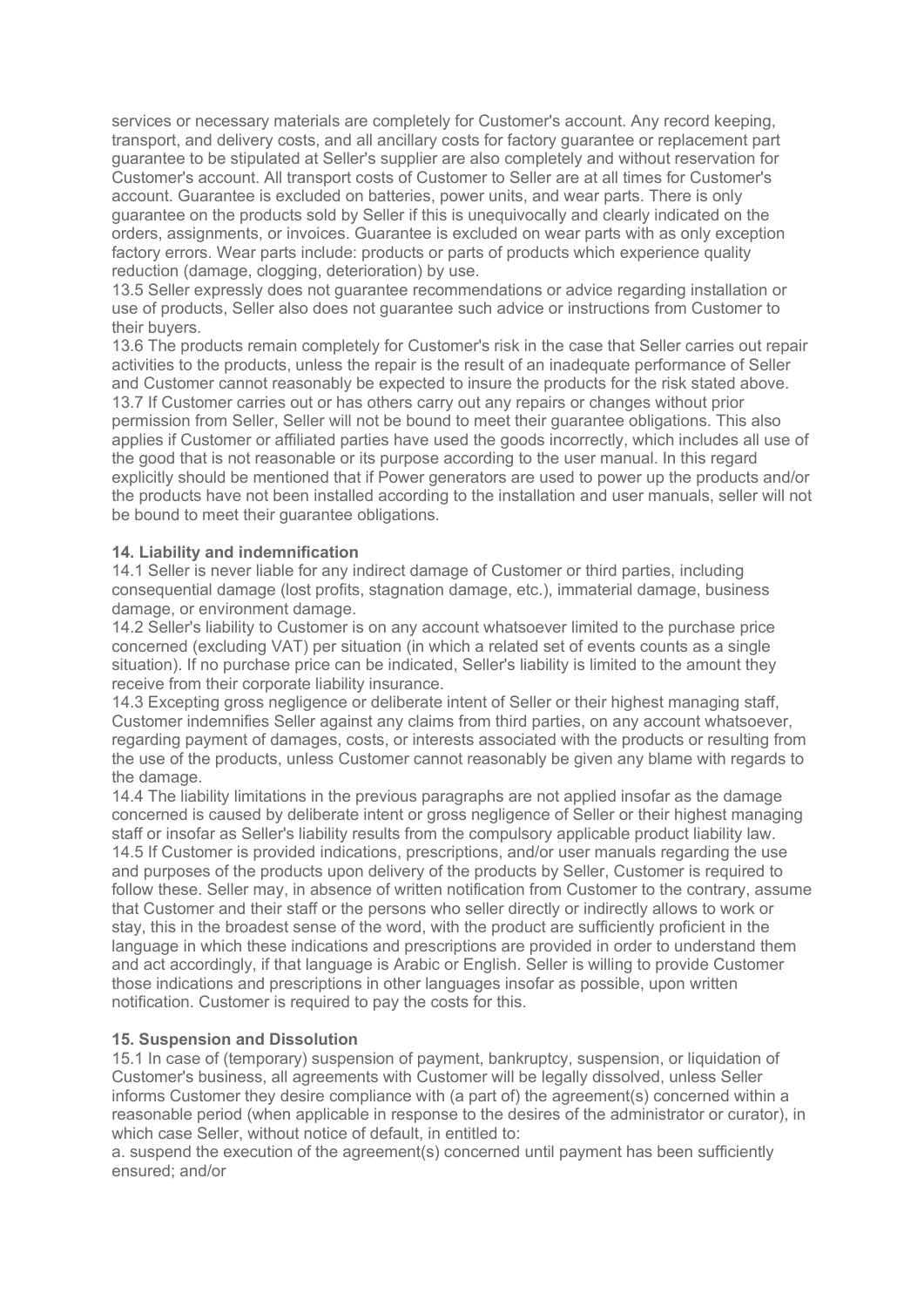b. suspend all of their possible obligations to Customer;

all this without prejudice to Seller's other rights under whichever agreement with Customer and without Seller being obliged to any payment of damages.

15.2 If Customer does not sufficiently or not within a stated period, or otherwise not meet any obligation resulting from any agreement, Customer is in default and Seller is entitled without notice of default or legal intervention to:

a. suspend the execution of the agreement and the agreements directly associated with this until payment is sufficiently ensured; and/or

b. partly or fully dissolve that agreement and the agreements directly associated with it; all this without prejudice to Seller's other rights under whichever agreement with Customer and without Seller being obliged to any payment of damages.

15.3 In case a situation occurs as intended in paragraph 1 or paragraph 2 respectively, all claims from Seller to Customer and the intended claims under the agreement(s) concerned are immediately and completely due and Seller is entitled to take back the products concerned. In this case, Seller and their representative(s) are entitled to enter Customer's premises and buildings in order to take possession of the products. Customer is obliged to take the necessary measures in order to provide Seller the opportunity to realise their rights.

### **16. Applicable law, information requirement, and competent court**

16.1 The law of The Emirate of Dubai applies to these Conditions, as well as all agreements. 16.2 Third parties do not become a party to any agreement between Seller and Customer based on any third-party clause in these Conditions or the Agreement.

16.3 If these Conditions apply in an international relationship with Customer, Customer shall always immediately inform Seller about all provisions in these Conditions that are not enforceable in Customer's country. Providing prior agreement from Seller, Seller shall then bear the reasonable costs of any research necessary for this. Customer shall, insofar they remain in default of that which is stipulated in the first sentence of this paragraph, not invoke—in legal or other procedures—the possible un-enforceability of such provisions and indemnify Seller against any damages that may occur, unless Seller has refused to pay the reasonable costs for the necessary research, as intended above.

16.4 Insofar as not required by national or international law, all disputes between parties shall be brought to the competent court in Dubai, or the otherwise competent court on the basis of the national or international law.

16.5 Parties will first attempt meditation in order to solve the dispute together, before presenting the dispute to the competent court.

#### **17. Publications**

17.1 Although Seller strives to take the most meticulous care in the preparation of all technical, product, and sales information and all other documents in written and digital form, there is always a possibility that certain information may become outdated or is no longer correct. Seller is therefore not liable for the results of activities that are carried out based on these possibly outdated documents or websites.

17.2 All shown images and product descriptions are informative and under reservations. No deviations in the delivered products of Seller to Customer constitute non-conformity, and Seller can never be held liable for such deviations.

17.3 Seller is not liable for any damage whatsoever suffered by Customer or (any) other party, which may be caused by the visit to Seller's web page, or caused by possibly damaged files in whatever form, such as viruses, which may be present in email messages and other digital files of Seller without their knowledge.

17.4 All quotes provided by Seller are valid for a period of up to 30 days, unless indicated otherwise. Seller cannot be held to their quote if Customer could reasonably have understood that the quote or a part thereof contains an apparent mistake or error.

#### **18. Conversion**

18.1 If and insofar as no claim can be made on the grounds of reasonableness and fairness or the unreasonable encumbering nature of any provision in these General Terms and Conditions, that provision gains a similar meaning in terms of content and purport so it can be appealed to.